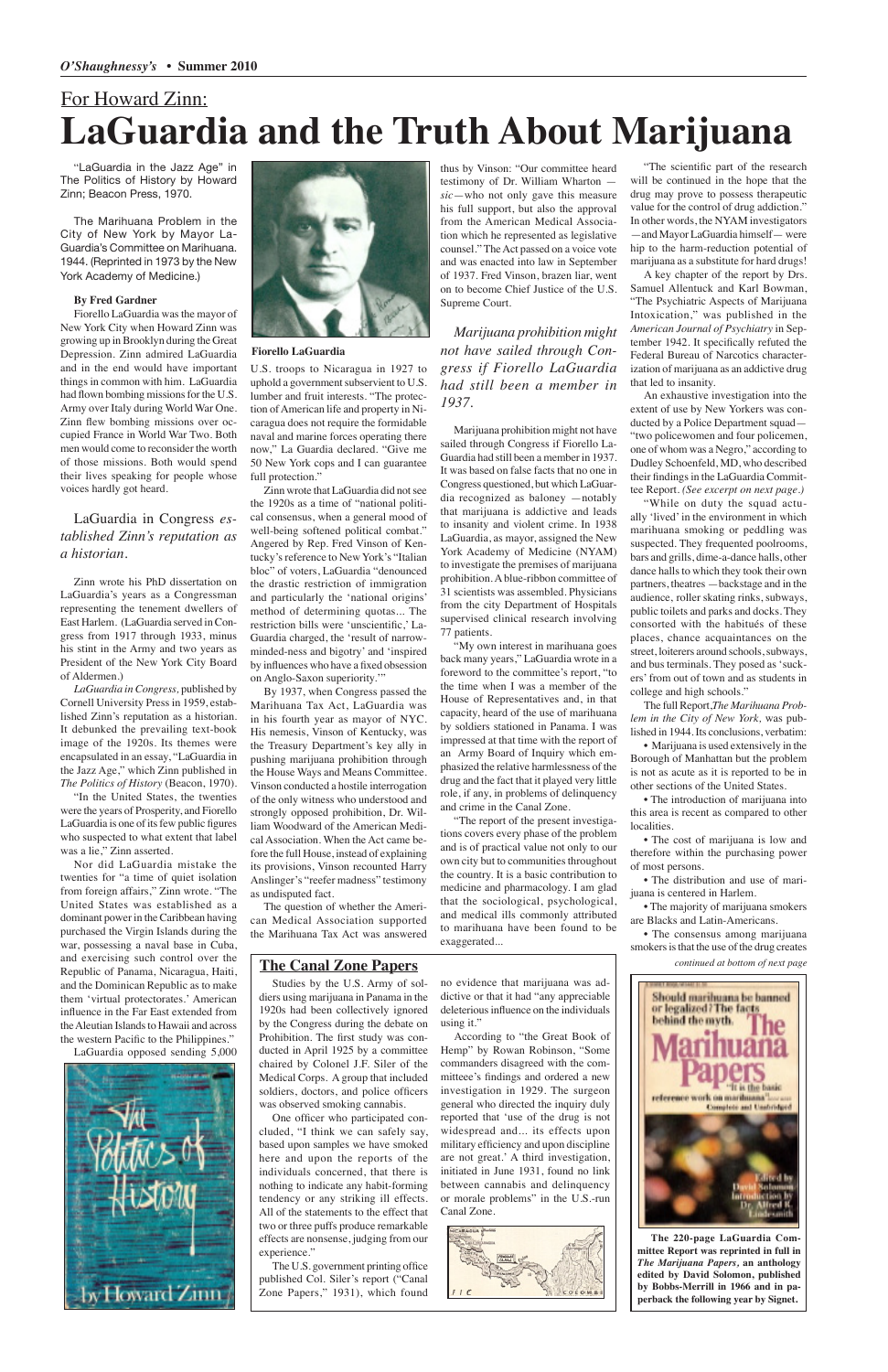*From* The Marihuana Problem in the City of New York, *also known as "The LaGuardia Committee Report."*

#### **Method of Retail Distribution**

In general, marihuana is used in the form of a cigarette. Occasionally some individuals chew the "weed" and seem to get the same effect as do others through smoking. The common names for the cigarettes are: muggles, reefers, Indian hemp, weed, tea, gage and sticks. Cigarettes made of marihuana differ in size as do cigarettes made of tobacco: they are long, short, thick or thin.

*Price varies in accordance with the accepted opinion as to the potency of the marihuana used in the cigarettes,*

The price varies in accordance with the accepted opinion as to the potency of the marihuana used in the cigarettes, and this appears to be determined by the place of origin. The cheapest brand is known as "sass-fras," and retails for approximately three for 50 cents. It is made of the marihuana that is grown in the United States. Smokers do not consider such marihuana very potent. They have found that they must consume a greater number of cigarettes in order to obtain the desired effect colloquially termed as "high." This opinion, expressed by smokers in the Borough of Manhattan, is at variance with that of some authorities who believe that marihuana grown in the United States is as potent as the marihuana grown in other countries.

The "panatella" cigarette, occasionally referred to as "meserole," is considered to be more potent than the "sass-fras" and usually retails for approximately 25 cents each. The hemp from which the "panatella" is made comes from Central and South America.

"Gungeon" is considered by the marihuana smoker as the highest grade of marihuana. It retails for about one dollar per cigarette. The "kick" resulting from the use of this cigarette is reached more quickly than from the use of "sassafras" or "panatella." It appears to be the consensus that the marihuana used to make the "gungeon" comes from Africa. The sale of this cigarette is restricted to a clientele whose economic status is of a higher level than the majority of marihuana smokers.

A confirmed marihuana user can readily distinguish the quality and potency of various brands, just as the habitual

independent peddler and the "tea-pad." From general observations, conversations with "pad" owners, and discussions with peddlers, the investigators estimated that there were about 500 "tea-pads" in Harlem and at least 500 peddlers.

A "tea-pad" is a room or an apartment in which people gather to smoke marihuana. The majority of such places are located in the Harlem district. It is our impression that the landlord, the agent, the superintendent or the janitor is aware of the purposes for which the premises are rented. The "tea-pad" is furnished according to the clientele it expects to serve. Usually, each "tea-pad" has comfortable furniture, a radio, victrola or, as in most instances, a rented nickelodeon. The lighting is more or less uniformly

dim, with blue predominating. An incense is considered part of the furnishings. The walls are frequently decorated with pictures of nude subjects suggestive of perverted sexual practices. The furnishings, as described, are believed to be essential as a setting for those participating in smoking marihuana.

Most "tea-pads" have their trade restricted to the sale of marihuana. Some places did sell marihuana and whisky, and a few places also served as houses of prostitution. Only one "teapad" was found which served as a house of prostitution, and in which one could buy marihuana, whisky, and opium.

The marihuana smoker derives greater satisfaction if he is smoking in the presence of others. His attitude in the "tea-pad" is that of a relaxed individual, free from the anxieties and cares of the realities of life. The "tea-pad" takes on the atmosphere of a very congenial social club. The smoker readily engages in conversation with strangers, discussing freely his pleasant reactions to the drug and philosophizing on subjects pertaining to life in a manner which, at times, appears to be out of keeping with his intellectual level. A constant observation was the extreme willingness to share and puff on each other's cigarettes. A boisterous, rowdy atmosphere did not prevail and on the rare occasions when there appeared signs indicative of a belligerent attitude on the part of a smoker, he was ejected or forced to become more tolerant and quiescent.

One of the most interesting setups of a "tea-pad," which was clearly not along orthodox lines from the business point of *continued on next page*

## What LaGuardia's Police Investigators Found **Marijuana Use in New York City... All Those Years Ago**

*A constant observation was the extreme willingness to share and puff on each other's cigarettes.*



**Artist William H. Johnson was employed by the federal Works Progress Administration to teach art in Harlem in 1938.** 

In the political milieu from which Howard Zinn emerged, marijuana use was looked down on. This disapproval by the "old left" was rooted in ignorance, but it had a practical application. If you were, say, a union organizer, you wouldn't want to give management spies an excuse to report you to the cops. The fight for higher wages and better working conditions would take precedence over your desire to smoke reefer (which was almost certainly nil, because few Americans, especially white folks, had ever touched the stuff) The "new left" of the '60s had a different attitude towards marijuana because millions of people on college campuses and in the military had started smoking it by 1966, and recognized that it wasn't dangerous. Freedom to smoke marijuana became an auxiliary goal

of "the movement" that was primarily aimed at ending racial segregation and bringing the troops home from Vietnam.



**Howard Zinn (left) in Berkeley, February 2009. He was staying with a granddaughter, getting away from the cold Boston winter. That's what he was doing in Santa Monica when he died of a heart attack in late January of this year.** *—F.G.*



*A person may be a confirmed smoker for a prolonged period, and give up the drug voluntarily without experiencing any craving for it or exhibiting withdrawal symptoms.*

*The investigators estimated that there were about 500 "teapads" in Harlem and at least 500 peddlers.*

cigarette or cigar smoker is able to differentiate between the qualities of tobacco. Foreign-made cigarette paper is often used in order to convince the buyer that the "tea is right from the boat."

There are two channels for the distribution of marihuana cigarettes— the

a definite feeling of adequacy.

• The practice of smoking marijuana does not lead to addiction in the medical sense of the word.

• The sale and distribution of marijuana is not under the control of any single organized group.

• The use of marijuana does not lead to morphine or heroin or cocaine addiction and no effort is made to create a market for these narcotics by stimulating

the practice of marijuana smoking.

• Marijuana is not the determining factor in the commission of major crimes.

• Marijuana smoking is not widespread among school children.

• Juvenile delinquency is not associated with the practice of smoking

## *Zinn/LaGuardia from previous page*

marijuana.

• The publicity concerning the catastrophic effects of marijuana smoking in New York City is unfounded.

#### **Impact of the Report**

Although the LaGuardia Committee provided evidence and documentation in support of its findings, the Report was ignored at the federal level —as would other painstaking commission reports by government agencies and the medical

establishment in the decades to follow.

In 1973 the New York Academy of Medicine reprinted the Report with a foreword by Raymond Schafer, the former governor of Pennsylvania, who had been appointed by President Richard Nixon in 1970 to chair a commission on "Marihuana and Drug Abuse."



## **The Communist Party Line on Marijuana**

The New York Academy of Medicine report includes an example of a "reefer madness" story from the *Daily Worker* for Dec. 28, 1940. Headlined "Health Advice," the Communist line on marijuana could easily have come from a William Randolph Hearst paper —minus any racist overtones, of course:

"Smoking of the weed is habit-forming. It destroys the will-power, releases restraints, and promotes insane reactions. Continued use causes the face to become bloated, the eyes bloodshot, the limbs weak and trembling, and the mind sinks into insanity. Robberies, thrill murders, sex crimes and other offenses result... The habit can be cured only by the most severe methods. The addict must be put into an institution, where the drug is gradually withdrawn..."

#### **The "Old Left" and Marijuana**

**Copyright 2012 by Fred Gardner. All rights reserved. Direct reprint requests to editor@beyondthc.com**